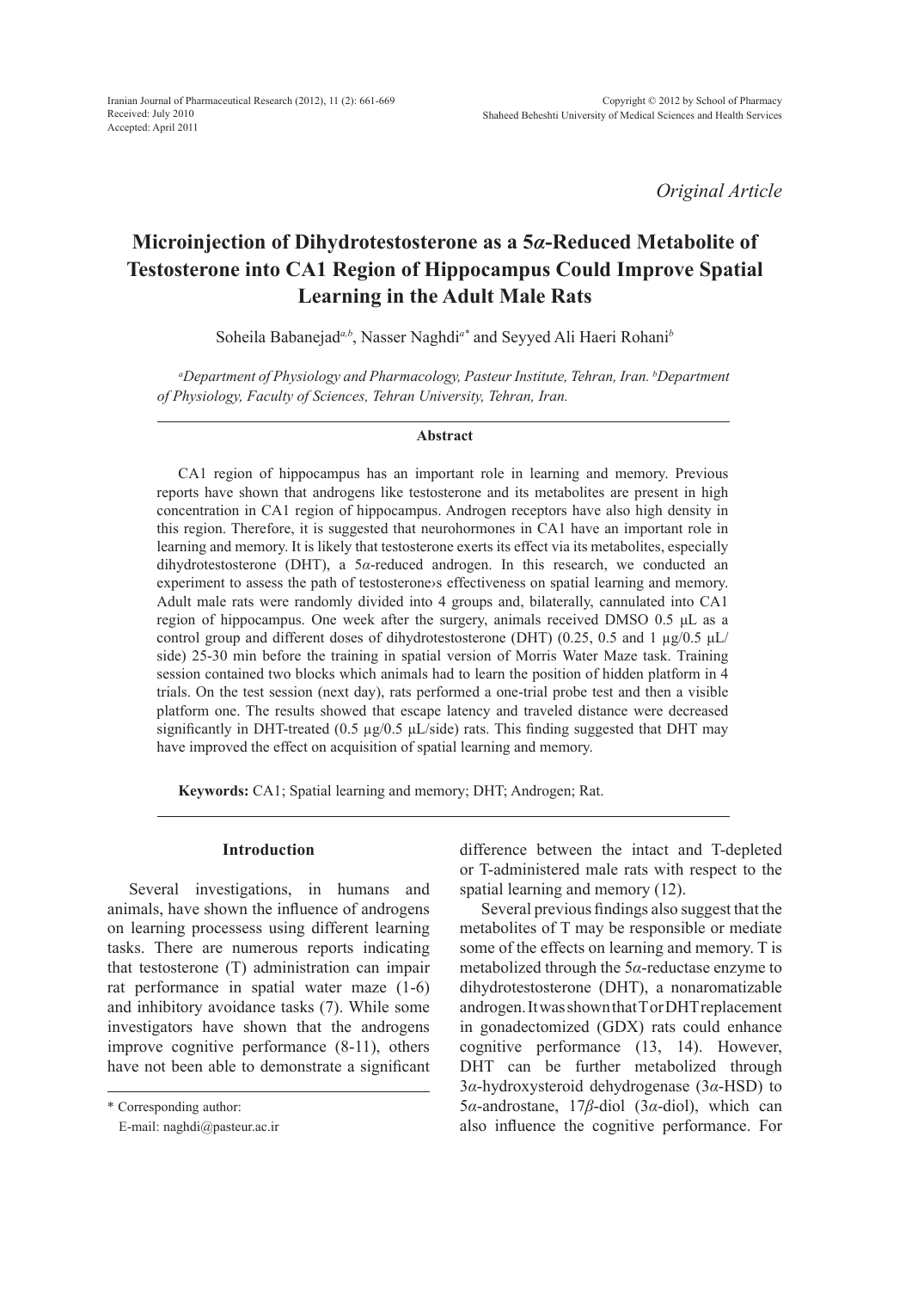example, in male rats, the administration of 3α-androstanediol (3*α*-diol) is more effective than T or DHT in improving conditioned place preference (15, 16) or, performance in spatial tasks (17), while limiting the formation of 3*α*-diol with a 3*α*-HSD inhibitor reduces the performance in the inhibitory avoidance task of intact or GDX, DHT-replaced rats compared to GDX controls (14). Although the administration of the nonaromatizable androgen, DHT, to young male rats enhances the inhibitory avoidance, it does not seem to improve the performance in the radial water maze of 22-month-old male rats (18). These data indicate that the metabolites of T may play an important role in mediating the cognition.

The hippocampus is an important target for androgens and androgens may improve cognitive performance through their action in hippocampus. The inhibitory avoidance, water maze and Y-maze tasks, are dependent upon the integrity of the hippocampus (19) and are influenced with androgen milieu (13, 20, 21). It is also known that the T-administration in GDX rats increases the hippocampal neuronal excitability (22). T-administration in male or female rats has also been shown to increase dendritic spine density in the CA3 and CA1 regions of the dorsal hippocampus and improves spatial navigation in the water maze (20, 23).

Moreover, all of the enzymes necessary for T metabolism (aromatase, 5*α*-reductase, and 3α-HSD) are located within the hippocampus (24-26) and T metabolites are readily formed in this region (24, 27, 28). These data further demonstrates that the hippocampus is a major target for T and/or its metabolites.

The study was designed to assess the effect of pre-training injections of dihydrotestosterone into the CA1 region of hippocampus on Morris water maze (MWM) performance.

## **Experimental**

Male albino Wistar rats (220-250 g) obtained from the Pasteur Institute of Iran were used in this study. Rats were housed in large cages (five per cage) before the surgery and individually in small cages after the surgery at room temperature of  $(25 \pm 2^{\circ}\text{C})$  and standard 12:12

h light-dark cycle with light on at 07:00. Food and water were available ad-lib. These animal experimentations were carried out in accordance with the recommendations from the Declaration of Helsinki and internationally accepted principles for the use of experimental animals.

## *Surgery*

Rats were anesthetized with Ketamine (100 mg/Kg IP) and xylazine (3 mg/Kg IP) and placed in a Stereotaxic instrument (Stoelting, USA). Bilateral guide cannulas were implanted in the right and left CA1 and were attached to the skull surface using dental cement and jewellers screws. Stereotaxic coordinates based on Paxinos and Watsons atlas of the rat brain were: anterior-posterior (AP), -3.8 mm from bregma; medial-lateral (ML),  $\pm$  2.2 mm from midline; and dorsal–ventral (DV), -2.7 mm from the skull surface.

## *Microinjection procedure*

Intracereberal injection was done through guide cannula (23-gauge) using an injection needle (30-gauge) connected by polyethylene tubing to a 0.5 µL Hamilton micro-syringes. The injection needle was inserted 0.3 mm beyond the tip of the cannula and a 0.05 µL of vehicle (dimethyl sulfoxide, DMSO) or a different dose of dihydrotestosterone (DHT) was injected into each side of CA1 region over 2 min; the needle was left in place for an additional 60 sec before it was slowly withdrawn.R ats were divided into 4 groups that received vehicle (DMSO) or different doses of dihydrotestosterone (0.25, 0.5 and  $1 \mu g/0.5 \mu L/side$ ) 30 min before the training in MWM.

## *Behavioral assessment Apparatus*

The water maze is a black circular tank 136 cm in diameter and 60 cm in height. The tank was filled with water  $(20 \pm 1^{\circ}C)$  to a depth of 25 cm. The maze was located in a room containing many extra maze cues (*e.g*. bookshelves, refrigerator and poster). The maze was divided geographically into four quadrants [Northeast (NE), Northwest (NW), Southeast (SE), Southwest (SW)] with starting positions [North (N), South (S), West (W), East (E)] that were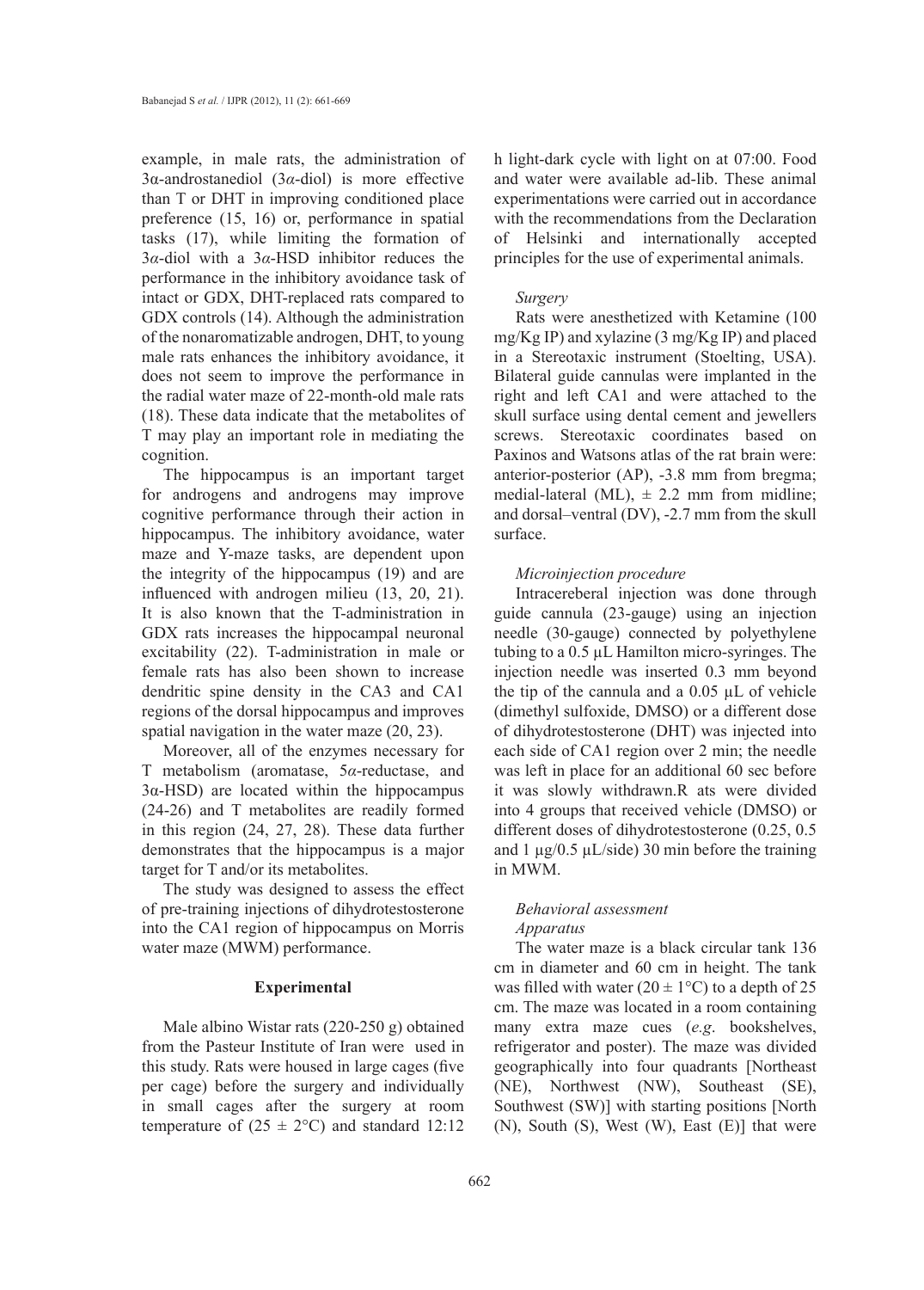

**Figure 1.** Nissl-stained coronal brain section from cannulated and injected rats. Cannula (C) and injection position (I) are shown.

equally spaced around the perimeter of the tank. A hidden circular platform (diameter: 10 cm) was located in the center of the SW quadrant, submerged 1 cm below the surface of water. A video camera was mounted directly above the maze to record rat's swimming path. A tracking system was used to measure the escape latency, traveled distance and swimming speed of each rat and also the percent of distance and the time in each quadrant.

## *Procedure*

All testings began at 8:00 and each rat received eight trials of two blocks per day. Each rat was placed in the water facing the wall of the tank at one of the four designated starting points and allowed to swim and find the hidden platform located in the SW quadrant of the maze on every trial. Starting points were varied in a quasi-random fashion so that in each block, the rat started from each location once and never started from the same place on any block. During each trial, each rat was given 90 sec to find the hidden platform. If it found the platform, it was allowed to remain on it for 30 sec. If it failed to find the platform within 90 sec, it was placed on platform for 30 sec. During the first day, the position of platform remained constant. On the next day, the platform was elevated above the water surface and placed in the SE quadrant; this assessed Visio-motor coordination toward a visible platform.

#### *Histology*

Following the behavioral testing, animals were sacrificed via decapitation and their brains were removed. For the histological examination of cannula and needle placement in CA1 area (Figure 1), 100 µm thick section was taken, mounted on slides and stained with cresyl violet. The cannula track was examined for each rat. Only those animals whose cannulas were exactly placed in CA1 region (40rats) were used for data analysis.

## *Experimental protocol*

The aim of this experiment was to assess the effect of pre-training injections of dihydrotestosterone into the CA1 region of hippocampus on MWM performance. Forty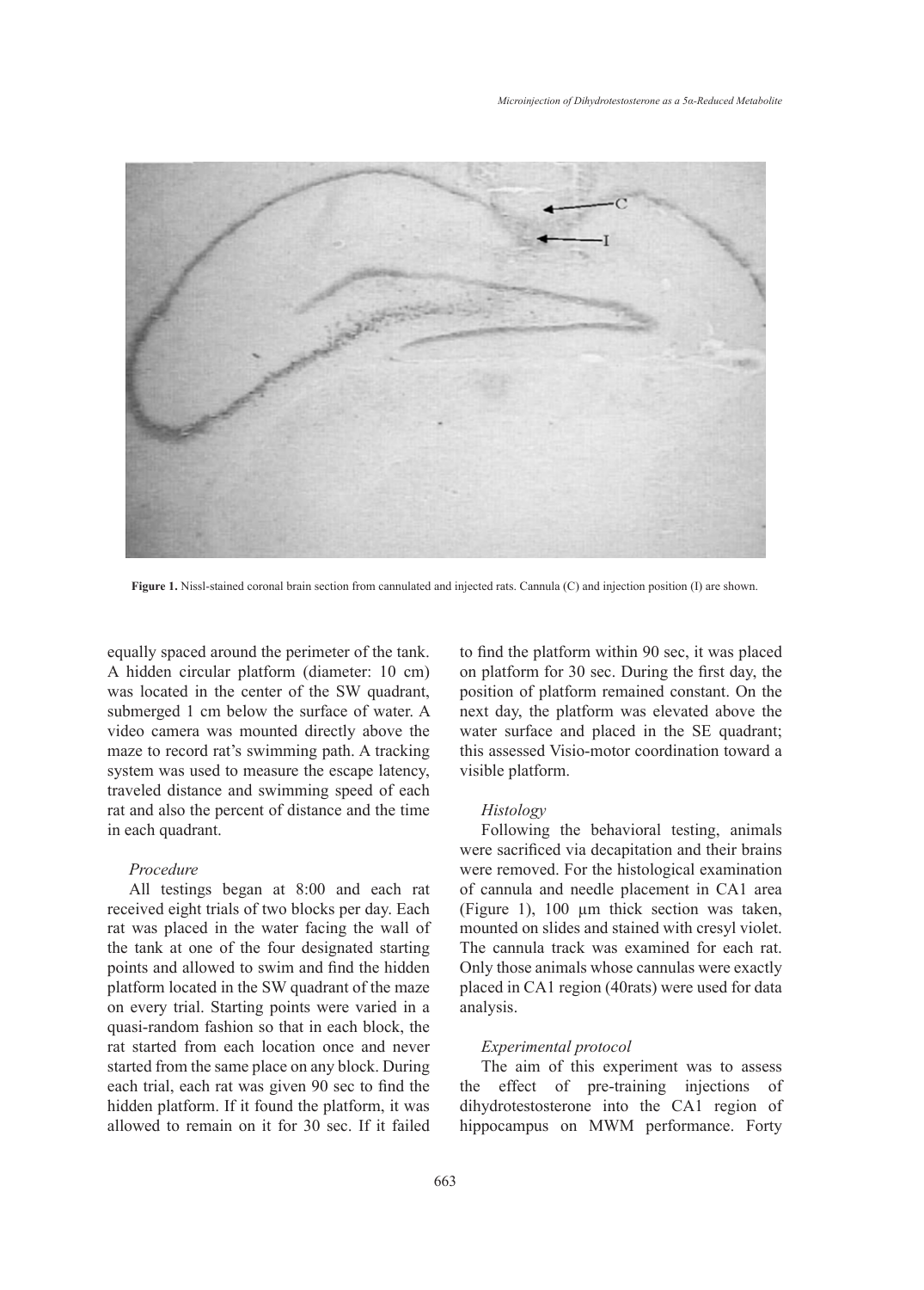

**Figure 2.** Comparison of (A) escape latency, (B) traveled distance and (C) swimming speed across training day within different groups. \*\*p < 0.01 and \*p < 0.05 indicate significant difference vs. control (DMSO). Comparison of (D) escape latency and (E) traveled distance during each block of training day between 0.5  $\mu$ g/0.5 $\mu$ L dihydrotestosterone treated group and the control group. \*\*p < 0.01 and \*p < 0.05 indicate the difference between each block and its respective block in control group.

rats were divided into 4 groups  $(n = 10)$  and received vehicle (DMSO) or different doses of dihydrotestosterone (0.25, 0.5 and 1  $\mu$ g/0.5 µL/side) 30 min before the training in MWM.

## *Statistical analysis*

Kolmogorov-Smirnov test was used to examine the distribution of the data. Data obtained over training days from hidden platform tests and visible platform were analyzed by t-test for comparison between two groups and oneway analysis of variance (ANOVA) followed by Tukey's test for multiple comparisons. All results are shown as means  $\pm$  SEM. In all statistical comparisons,  $p < 0.05$  was used as the criterion for statistical significance.

## **Results and Discussion**

## *The effect of dihydrotestosterone Hidden platform trails (day 1)*

Figures 2A-2E depict the results obtained from the DHT injection and the group receiving DMSO (control). A significant difference was generally found in escape latency  $(F = 4.502, p$  $= 0.0065$ ) and traveled distances (F = 3.167, p = 0.0308) between the groups (Figure 2A and 2B). No significant difference was found in swimming speed (F =  $0.3864$ , p =  $0.7632$ ) between groups (Figure 2C).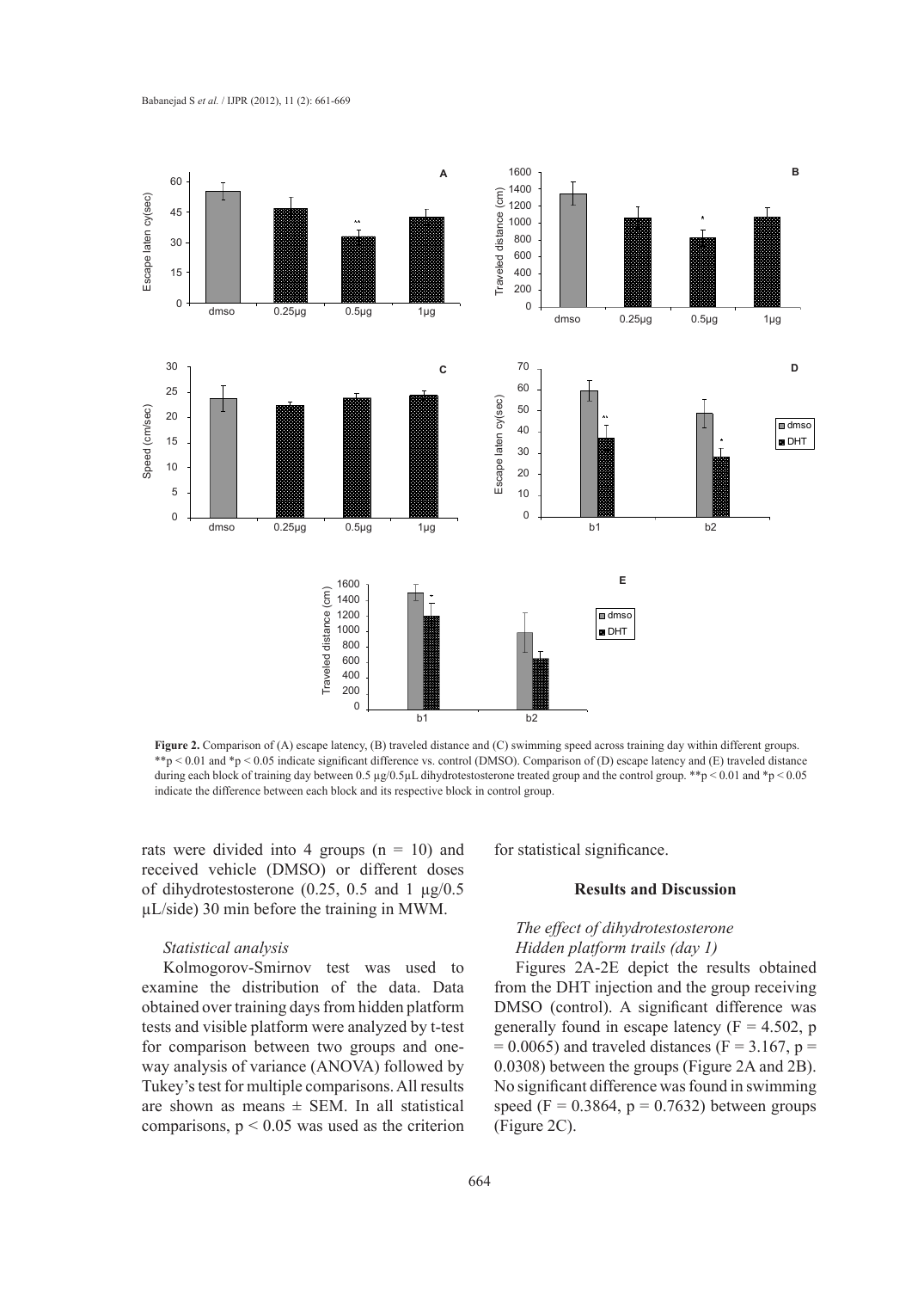

**Figure 3.** Comparison of (A) escape latency and (B) traveled distance during visible platform test. There were no significant differences between groups.

The differences in escape latency of block one  $(t = 3.227, p = 0.006)$  and block two  $(t = 2.573,$  $p = 0.0221$ ) and also differences in traveled distances of block one  $(t = 2.714, p = 0.0168)$ between the 0.5 µg group and control group were significantly different, but differences in traveled distances of block two  $(t = 2.039, p)$ = 0.0608) were not significant (Figure 2D and 2E). This result suggests that the 0.5 µg group performed better than the control group over the training. Post-hoc multiple comparisons showed that the rats treated with 0.5 µg DHT dose had significantly improved in acquisition of spatial learning compared to the control rats.

## *Probe test (day 2)*

The results of probe test are shown in Figures 3A and 3B. One-way ANOVA did not reveal significant differences between the groups in escape latency ( $F = 0.2027$ ;  $p = 0.8936$ ) and traveled distances ( $F = 0.2694$ ,  $p = 0.8469$ ). The time and distance percentage that the animals spent at target quadrant was not significantly different in various groups. These results indicated that the CA1 region injection of DHT before the training was not effective in retention of memory after 24 h.

## *Visible platform trials (day 2)*

There was no significant difference in performance among the groups on the visible platform day for escape latency ( $F = 0.9114$ ,  $p =$ 0.4481) or for traveled distance ( $F = 1.036$ ,  $p =$ 0.3920) (Figure 4A and 4B).

In our study, adult male rats treated with different doses of dihydrotestosterone (DHT) displayed acquisition of memory improvements with a DHT dose of  $0.5 \mu g / 0.5 \mu L$  in the MWM task.

Since there were no significant differences between the control and experimental groups with respect to the visible platform test, it can be inferred that the observed changes could not be attributed to the alterations of non-mnemonic factors such as motivational or sensory processes induced through the treatments.

The results of this study, along with the previous reports, conflicting effects of androgens on cognition, suggest that the cognitive/hormone interactions are quite complex. There are many researches on the cognitive performance of DHT effects as 5*α*-reduced androgens. Gonadectomy (GDX) has been shown to decrease the cognitive performance of male rats (13, 29) while systemic DHT administration is effective at enhancing the cognition of GDX rats in a variety of learning tasks (16, 17, 29-33). GDX has also been shown to reduce plasma levels of DHT and decrease the testing-training crossover latencies in the inhibitory avoidance task but DHT-replacement via silastic capsules restores performance in the inhibitory avoidance task and DHT levels of GDX rats to that of control (14) and intrahippocampal administration of DHT enhances learning in the inhibitory avoidance task compared to GDX controls (34).

Biomont *et al*. showed that DHT has no mnemonic effects on the improvement of working memory in the radial-arm maze water task in aged male rats (35).

Regarding our research and others, there are some possible explanations for the improvement effect of DHT.

First of all, there are many substrates where androgens may exert their effects to enhance cognitive performance. For instance, DHT binds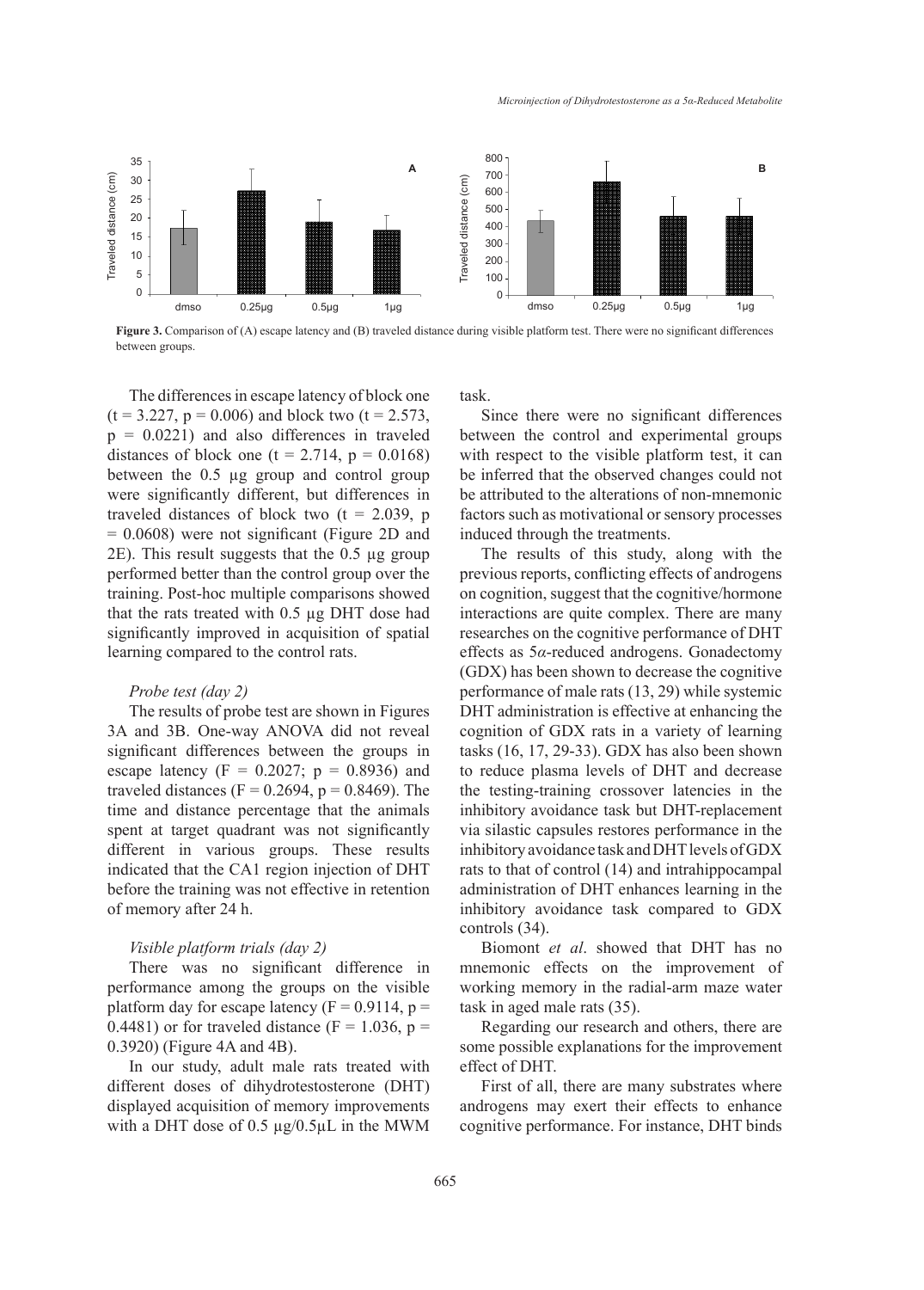

Figure 4. Comparison of (A) escape latency and (B) traveled distance during visible platform test. There were no significant differences between groups.

with high affinity to androgen receptors (ARs) (15). DHT, like other androgens, can diffuse into the cell and bind with an intracellular cytosolic receptor, the androgen receptor (AR). This complex is then translocated to the cell nucleus where it activates the transcription of genes with androgen-responsive elements (ARE) in their promoters (36). Intrahippocampal administration of flutamide, an AR antagonist, can also reverse the beneficial cognitive-enhancing effects of DHT replacement in GDX male rats (37). Several reports suggest that in addition to the well-known traditional effects of androgens via the intracellular receptors (genomic receptors), there are nongenomic androgen receptors that have activational effects. These receptors maybe coupled to membrane ion channels and second messenger systems, which elicit the rapid and

transient changes in neuronal excitability (22, 38, 39). Therefore, DHT as an androgen may also exert its mnemonic effects via genomic and nongenomic pathway.

Second, DHT is metabolized through 3*α*-hydroxysteroid dehydrogenase (3*α*-HSD) to 5*α*-androstane, 3α, 17*β*-diol (3*α*-diol). It is shown that Systemic 3*α*-diol administrations are effective at the enhancing cognition of GDX rats (13, 16, 32). In Ovariectomized rats injection of T, DHT, or 5*α* -androstane-3*α*, 17 beta-diol (3*α*-Diol) also enhanced cognitive performance in Y maze, inhibitory avoidance and object recognition tasks (17). Hippocampally administration of T and/or its 5*α*-reduced metabolites, DHT and 3*α*-androstanediol (3alpha-diol), in the conditioned fear and inhibitory avoidance tasks in intact and gonadectomized (GDX) androgen-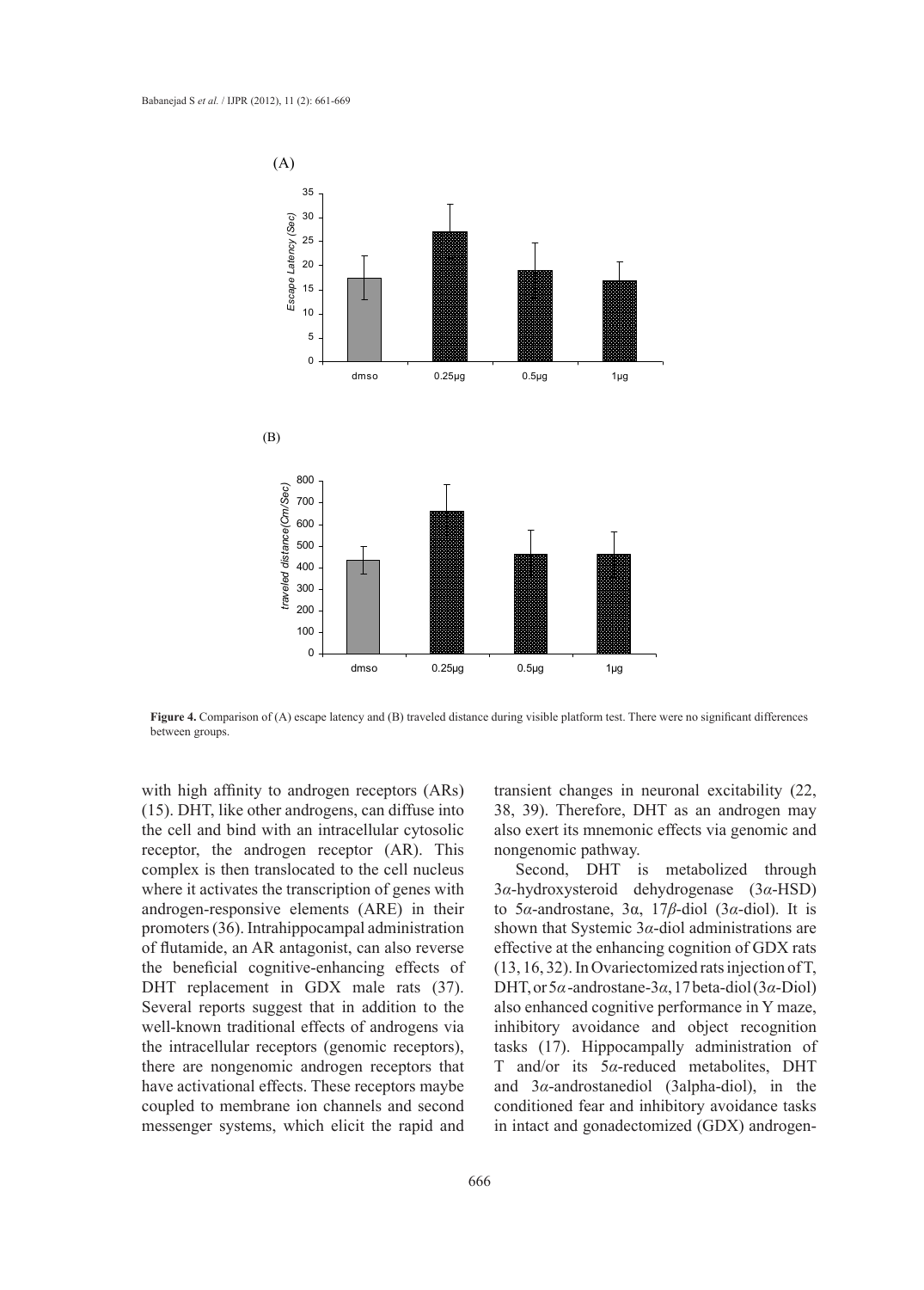replaced rats, showed that androgens enhancing effects on learning may be mediated in part by actions of 5alpha-reduced metabolites in the hippocampus (29-31, 33). However, 3*α*-diol was consistently elevated in each of these groups (31).

Systemic or intrahippocampal administration of 3*α*-diol increased the crossover latencies in inhibitory avoidance task and significantly, enhanced the cognitive performance as compared to the vehicle-administered in GDX rats (34). Furthermore, blocking the metabolism of DHT to 3*α*-diol through indomethacin decreased the cognitive enhancing effects of DHT in male rats (14). Therefore, it is suggested that the converting of DHT to 3*α*-diol could possibly explain the effect of DHT on learning and memory.

Third, there are multiple possible substrates for 3*α*-diols' actions. All of the androgen administration regimens employed decrease the function of  $GABA_A$  receptors (GBRs) in the cortex and hippocampus suggesting that GBRs is a substrate for androgen action (33). While 3α-diol has a low affinity for ARs, it has been shown to bind to GBRs (36, 40, 41), which has also been localized to the hippocampus (42), with a high affinity. 3*α*-diol, which may have effects at  $GABA_A$  receptors (GBRs) (36, 43) can enhance learning and memory independent of T and DHT (31). Therefore, the actions at GABA<sub> $\alpha$ </sub> receptors, for which the 3 $\alpha$ -diol has a high affinity (36), may be important in mediating the androgens' mnemonic effects.

As for the fourth point, some studies have demonstrated that the androgens like DHT may have actions at N-methyl-D-aspartate receptors )NMDARs( (44), which have been localized to the hippocampus Yoneda (45). NMDA receptor subunits (NR1, NR2A and NR2B) are involved in learning and memory processes (37). DHT treatment increased the spine synapses and NMDA receptor binding in the CA1 stratum orients and radiatum of the adult male rats (46). It is also possible that  $3\alpha$ -diol acts at these other substrates, such as N-methyl-D-aspartate receptors or via signal transduction pathways  $(47-49)$ .

Another point to ponder is that the DHT's effects to enhance the learning and memory may take place, in part, through its metabolism to 3*α*-diol, and its subsequent actions at estrogen receptor *β*) ER*β*( in the hippocampus (12, 31, 43). Knocking down expressions of ER*β*, were effective at decreasing learning and memory in 3*α*-diol replaced rats (34). It is important to note that, although there are several variants of ER*β* expressed in the brain (50, 51) this research did not discern between these different types (34). Among these splice variants, ER*β*1 is probably the only variant with sufficient abundance and affinity for estrogenic ligands to exert the important neural effects, although alterations in splicing following neural damage cannot yet be ruled out (52).

#### **Acknowledgment**

This work was granted by Pasteur Institute of Iran. The authors would like to thank Professor Ghasem Larijani who edited the manuscript.

#### **References**

- $(1)$  Gouchie C and D Kimura. The relationship between testosterone levels and cognitive ability patterns. *Psychoneuroendocrinology* (1991) 4: 323-334.
- Goudsmit E, Van De Poll NE and Swaab DF. (2) Testosterone fails to reverse spatial memory decline in aged rats and impairs retention in young and middleaged animals*. Behav. Neural Biol.* (1990) 1: 6-20.
- Hampson E. Spatial cognition in humans: possible (3) modulation by androgens and estrogens. *J. Psychiatry Neurosci*. (1995) 20: 397-404.
- Moradpour F, Naghdi N and Fathollahi Y. Anastrozole (4) improved testosterone-induced impairment acquisition of spatial learning and memory in the hippocampal CA1 region in adult male rats*. Behav. Brain Res*. (2006) 175: 223-232.
- (5) Naghdi N, Nafisy N and Majlessi N. The effects of intrahippocampal testosterone and flutamide on spatial localization in the Morris water maze*. Brain Res.* (2001) 897: 44-51.
- (6) Naghdi N, Oryan S and Etemadi R. The study of spatial memory in adult male rats with injection of testosterone enanthate and flutamide into the basolateral nucleus of the amygdala in Morris water maze*. Brain Res*. (2003) 972: 1-8.
- Naghdi N and Asadollahi A. Genomic and nongenomic (7) effects of intrahippocampal microinjection of testosterone on long-term memory in male adult rats*. Behav. Brain Res.* (2004) 153: 1-6.
- Janowsky JS, Oviatt SK and Orwoll ES. Testosterone (8) influences spatial cognition in older men*. Behav. Neurosci.* (1994) 108: 325-332.
- Lund BC, Bever-Stille KA and Perry PJ. Testosterone (9) and andropause: the feasibility of testosterone replacement therapy in elderly men*. Pharmacotherapy*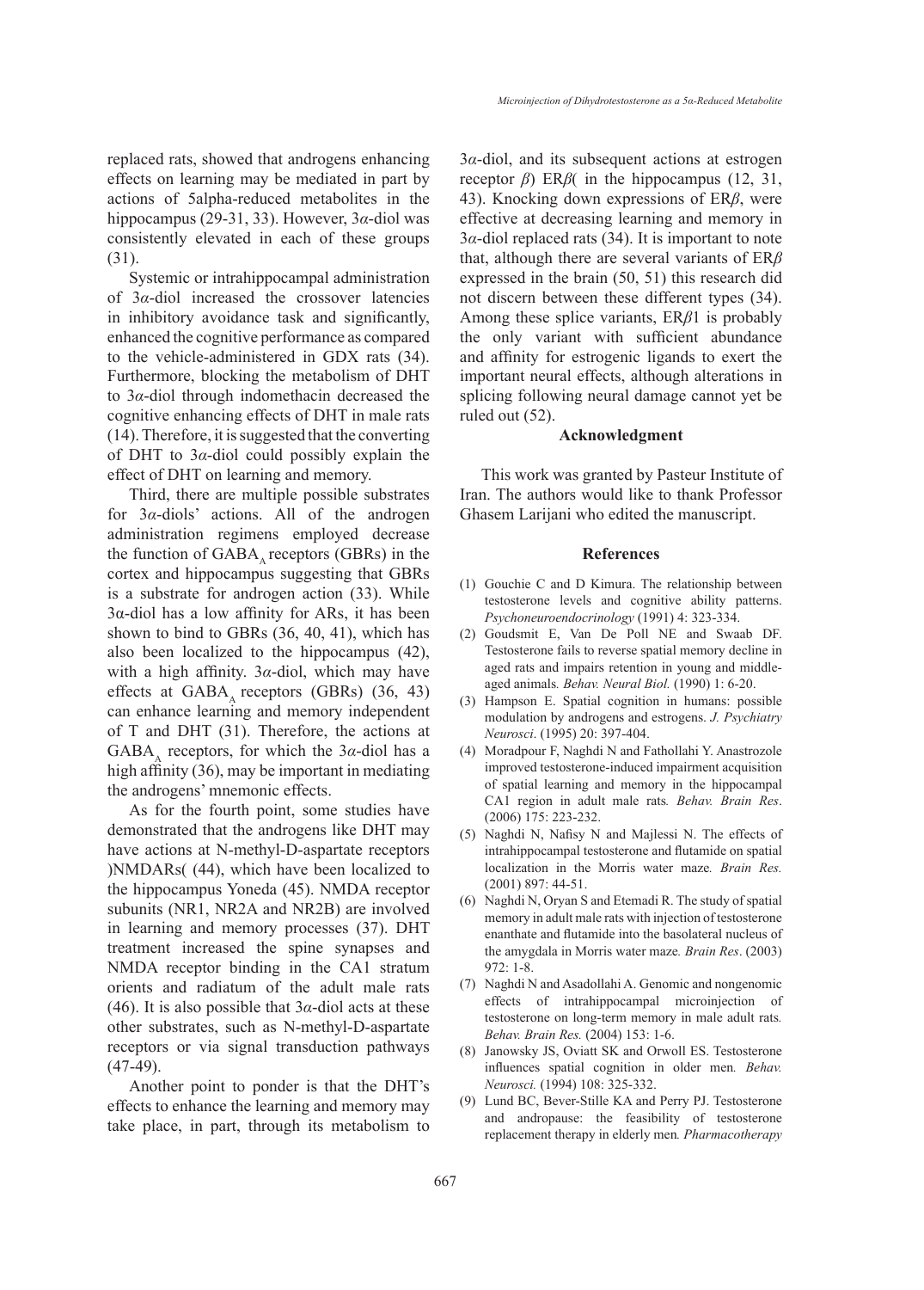(1999) 19: 951-956.

- (10) Sternbach H. Age-associated testosterone decline in men: clinical issues for psychiatry*. Am. J. Psychiatry* (1998) 155: 1310-8.
- $(11)$  Tan RS. Memory loss as a reported symptom of andropause*. Systems Biol. Reproductive Med.* (2001) 47: 185-189.
- (12) Naghdi N, Mohaddess G, Khamnei S and Arjomand M*.* No significant difference between intact and testosterone depleted or administrated male rats in spatial learning and memory*. Iranian J. Pharm. Res*. (2005) 1: 29-32.
- $(13)$  Frye CA and Seliga AM. Testosterone increases analgesia, anxiolysis, and cognitive performance of male rats. *Cogn. Affect Behav. Neurosci*. (2001) 1: 371-81.
- (14) Frye CA, Edinger KL, Seliga AM and Wawrzycki JM. 5alpha-reduced androgens may have actions in the hippocampus to enhance cognitive performance of male rats. *Psychoneuroendocrinology* (2004) 29: 1019-27.
- (15) Rosellini RA, Svare BB, Rhodes ME, Frye CA. The testosterone metabolite and neurosteroid  $3\hat{1}$ + androstanediol may mediate the effects of testosterone on conditioned place preference*. Brain Res. Rev.* (2001) 37: 162-171.
- $(16)$  Frye CA, Rhodes ME, Rosellini R and Svare B.The nucleus accumbens as a site of action for rewarding properties of testosterone and its  $5\hat{I}$  +-reduced metabolites*. Pharmacol. Biochem. Behav.* (2002) 74: 119-127.
- $(17)$  Frye C and Lacey E. Posttraining androgens  $\hat{\mathbf{a}} \in \mathbb{R}^{\mathsf{T}^{\mathsf{M}}}$ enhancement of cognitive performance is temporally distinct from androgens $\hat{a} \in T^{M}$  increases in affective behavior*. Cogn. Affective Behav. Neurosci.* (2001) 1: 172-182.
- (18) Bimonte-Nelson HA, Singleton MS, Nelson ME, Eckman CB, Barber J, Scott TW and Granholm ACE .Testosterone, but not nonaromatizable dihydrotestosterone, improves working memory and alters nerve growth factor levels in aged male rats*. Exp. Neurol*. (2003) 181: 301-12.
- (19) Bannerman DM, Deacon R.M J, Offen S, Friswell J,Grubb M and Rawlins JNP. Double dissociation of function with the hippocampus: spatial memory and hyponeophagia*. Behav. Neurosci*. (2002) 5: 884-901.
- (20) Isgor C and Sengelaub DR. Effects of neonatal gonadal steroids on adult CA3 pyramidal neuron dendritic morphology and spatial memory in rats*. J. Neurobiol*. (2003) 55: 179-90.
- $(21)$  Kritzer MF, McLaughlin PJ, Smirlis T and Robinson JK. Gonadectomy impairs T-Maze acquisition in adult male rats. *Hormones Behav.* (2001) 39: 167-174.
- (22) Smith MD, Jones LS and Wilson MA. Sex differences in hippocampal slice excitability: role of testosterone*. Neuroscience* (2002) 109: 517-530.
- (23) Leranth C, Petnehazy O and MacLusky NJ. Gonadal hormones affect spine synaptic density in the CA1 hippocampal subfield of male rats*. J. Neurosci.* (2003)

23: 1588-92.

- (24) Li X, Bertics PJ and Karavolas HJ. Regional distribution of cytosolic and particulate 5alpha-dihydroprogesterone 3alpha-hydroxysteroid oxidoreductases in female rat brain*. J. Steroid Biochem. Mol. Biol.* (1997) 60: 311-8.
- $(25)$  Jacobs EC, Arnold AP and Campagnoni AT. Developmental regulation of the distribution of aromatase- and estrogen-receptor- mRNA-expressing cells in the zebra finch brain*. Dev Neurosci* (1999) 21: 453-72.
- $(26)$  Ivanova T and Beyer C. Ontogenetic expression and sex differences of aromatase and estrogen receptoralpha/beta mRNA in the mouse hippocampus*. Cell Tissue Res*. (2000) 300: 231-7.
- (27) MacLusky NJ, Walters MJ, Clark AS and Toran-Allerand CD.Aromatase in the cerebral cortex, hippocampus, and mid-brain: ontogeny and hippocampus, and mid-brain: ontogeny and developmental implications*. Mol. Cell. Neurosci.* (1994) 5: 691-698.
- $(28)$  Pelletier G, Luu-The V and Labrie F. Immunocytochemical localization of  $5\hat{1}$ +reductase in rat brain*. Mol. Cell. Neurosci.* (1994) 5: 394-399.
- (29) Edinger KL, Lee B and Frye CA. Mnemonic effects of testosterone and its  $5\hat{1}$ +reduced metabolites in the conditioned fear and inhibitory avoidance tasks. *Pharmacol. Biochem. Behav.* (2004) 78: 559-568.
- (30) Frye CA and Edinger KL. Testosterone > s metabolism in the hippocampus may mediate its anti-anxiety effects in male rats*. Pharmacol. Biochem. Behav.* (2004) 78: 473-481.
- (31) Edinger KL and Frye CA. Testosterones analgesic, anxiolytic, and cognitive-enhancing effects may be due in part to actions of its 5alpha-reduced metabolites in the hippocampus*. Behav. Neurosci.* (2004) 118: 1352-64.
- $(32)$  Frye CA and McCormick CM. The neurosteroid,  $3I\pm$ androstanediol, prevents inhibitory avoidance deficits and pyknotic cells in the granule layer of the dentate gyrus induced by adrenalectomy in rats*. Brain Res.* (2000) 855: 166-170.
- (33) Rosellini RA, Svare BB, Rhodes ME and Frye CA. The testosterone metabolite and neurosteroid 3alpha-androstanediol may mediate the effects of testosterone on conditioned place preferenc*e. Psychoneuroendocrinology* (2001) 26: 731-50.
- Edinger KL and Frye CA. Androgens› effects to (34) enhance learning may be mediated in part through actions at estrogen receptor-beta in the hippocampus. *Neurobiol. Learn. Memory* (2007) 87: 78-85.
- (35) Brown TJ, Adler GH, Sharma M, Hochberg RB and MacLusky NJ. Androgen treatment decreases estrogen receptor binding in the ventromedial nucleus of the rat brain: a quantitative *in-vitro* autoradiographic analysis. *Molecul. Cell. Neurosci.* (1994) 5: 549-555.
- $(36)$  Frye CA, Duncan JE, Basham M and Erskine MS. Behavioral effects of 3 alpha-androstanediol. II: Hypothalamic and preoptic area actions via a GABAergic mechanis*m. Behav. Brain Res.* (1996) 79: 119-30.